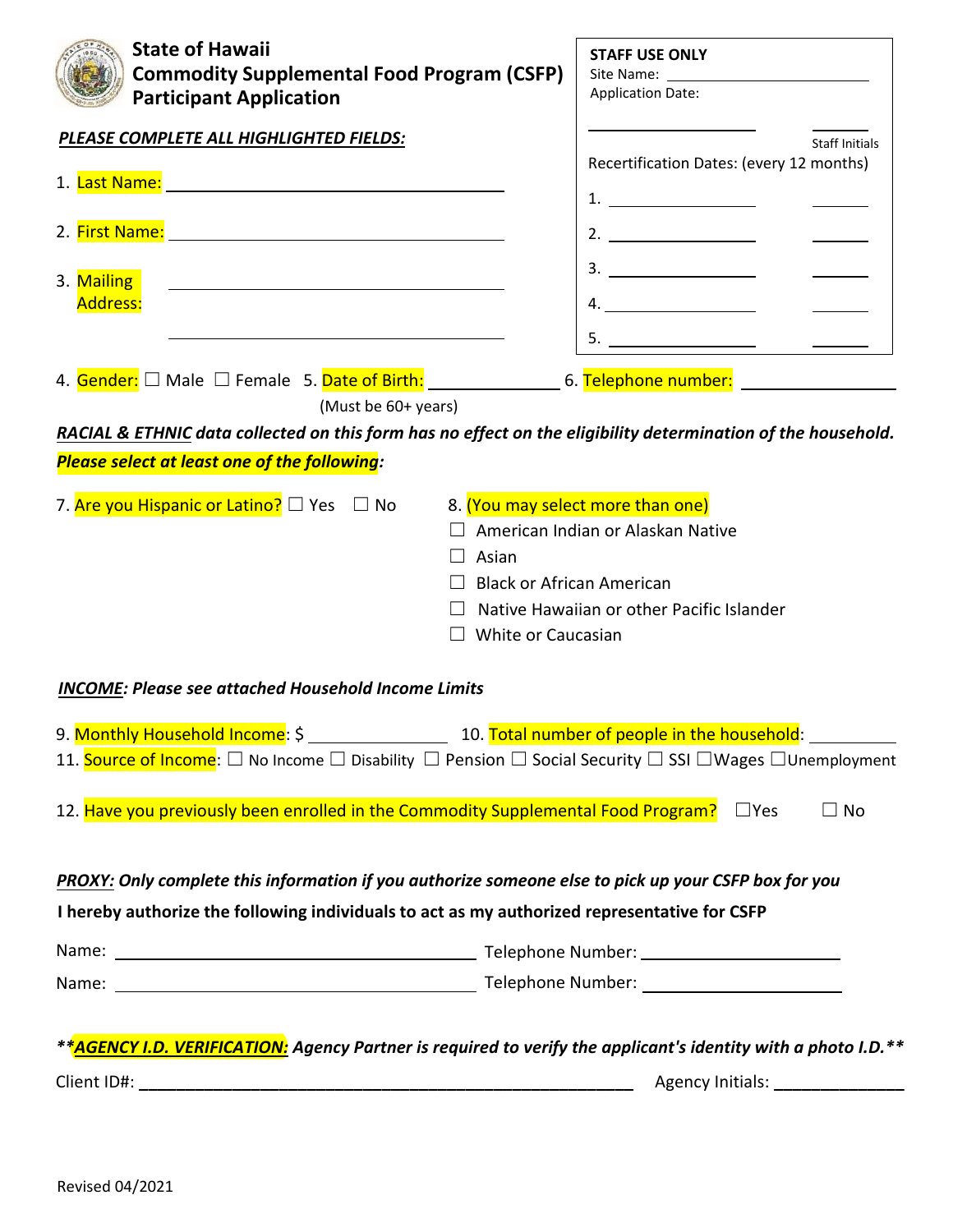13. **Enrollment** I will be enrolled for 12 months at a time and be required to recertify every year. I must continue to meet all eligibility requirements at the time of recertification.

☐ 14. **I agree** to inform the Maui Food Bank in writing within 10 days of any changes in my contact information.

☐ 15. **Pick up** I may actively only participate at **ONE DISTRIBUTION SITE.** I may request a site change with a written request. If I do not pick up a box for three (3) months in a row, I will be removed from the program for being an inactive participant.

☐ 16. **Reapply** If I am removed from the program for being an inactive participant, I am allowed to reapply for benefits by filling out another CSFP application. If a wait list occurs, however, I understand my application will go on the list according to the date it was received.

☐ 17. **I cannot** trade/sell CSFP food or purchase/use someone else's CSFP food for my household.

☐ 18. **Termination** I will be notified in writing of termination and have the right to a fair hearing.

19. **Fair Hearing** If I am found ineligible for this program during a recertification review, I have the right to a fair hearing in accordance with the provisions of Federal and State law.

20. In accordance with Federal civil rights law and U.S. Department of Agriculture (USDA) civil rights regulations and policies, the USDA, its Agencies, offices, and employees, and institutions participating in or administering USDA programs are prohibited from discriminating based on race, color, national origin, sex, religious creed, disability, age, political beliefs, or reprisal or retaliation for prior civil rights activity in any program or activity conducted or funded by USDA. Persons with disabilities who require alternative means of communication for program information (e.g. Braille, large print, audiotape, American Sign Language, etc.), should contact the Agency (State or local) where they applied for benefits. Individuals who are deaf, hard of hearing or have speech disabilities may contact USDA through the Federal Relay Service at (800) 877-8339. Additionally, program information may be made available in languages other than English. To file a program complaint of discrimination, complete the USDA Program Discrimination Complaint Form, (AD-3027) found online at: http://www.ascr.usda.gov/complaint filing cust.html, and at any USDA office, or write a letter addressed to USDA and provide in the letter all of the information requested in the form. To request a copy of the complaint form, call (866) 632-9992. Submit your completed form or letter to USDA by: (1) mail: U.S. Department of Agriculture, Office of the Assistant Secretary for Civil Rights, 1400 Independence Avenue, SW, Washington, D.C. 20250-9410; (2) fax: (202) 690-7442; or (3) email: program.intake@usda.gov. This institution is an equal opportunity provider.

21. This application is being completed in connection with the receipt of Federal assistance. Program officials may verify information on this form. I am aware that deliberate misrepresentation may subject me to prosecution under applicable State and Federal statutes. I am also aware that I may not receive both CSFP and WIC benefits simultaneously. Furthermore, I am aware that the information provided may be shared with other organizations to detect and prevent dual participation. I have been advised of my rights and obligations under the program. I certify that the information I have provided for my eligibility determination is correct to the best of my knowledge. I authorize the release of information provided on this application form to other organizations administering assistance programs for use in determining my eligibility for participation in other public assistance programs and for program outreach purposes. ☐ **YES** ☐ **NO**